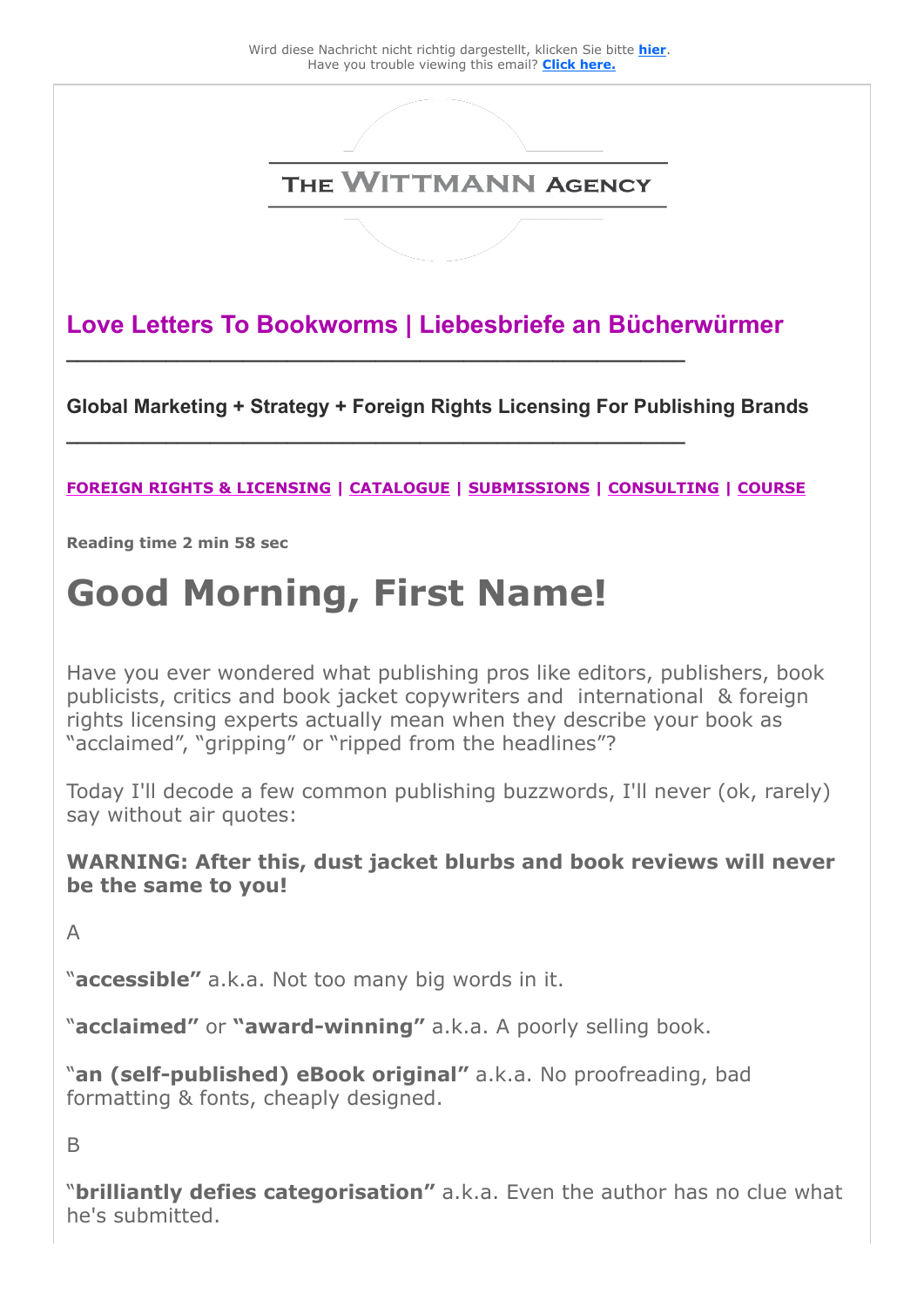```
C
"classroom-friendly" a.k.a. Kids won't read it unless they have to.
E
"epic": a.k.a. A very, very long book.
"erotic" a.k.a. It's considered porn.
G
"gripping" a.k.a. We turned the pages fast but didn't read them.
L
"literary" a.k.a. The book is considered plotless.
"long-awaited" a.k.a. Euphemism for very late.
"lyrical" a.k.a. Not much happens though.
M
"a must for young adults" a.k.a. It's too trite for adult readers and also
features vampires.
N
"novella" a.k.a. A short story with large font.
R
"a real tear-jerker" a.k.a. The writing is so bad it makes you wanna cry.
"ripped from the headlines" a.k.a. No original plotline.
S
"sensual": a.k.a. It's considered soft porn.
"stunning" a.k.a. The major character of the plot dies.
P
"promising debut" a.k.a. The book has many flaws, but not that
unforgivably bad.
```

```
V
```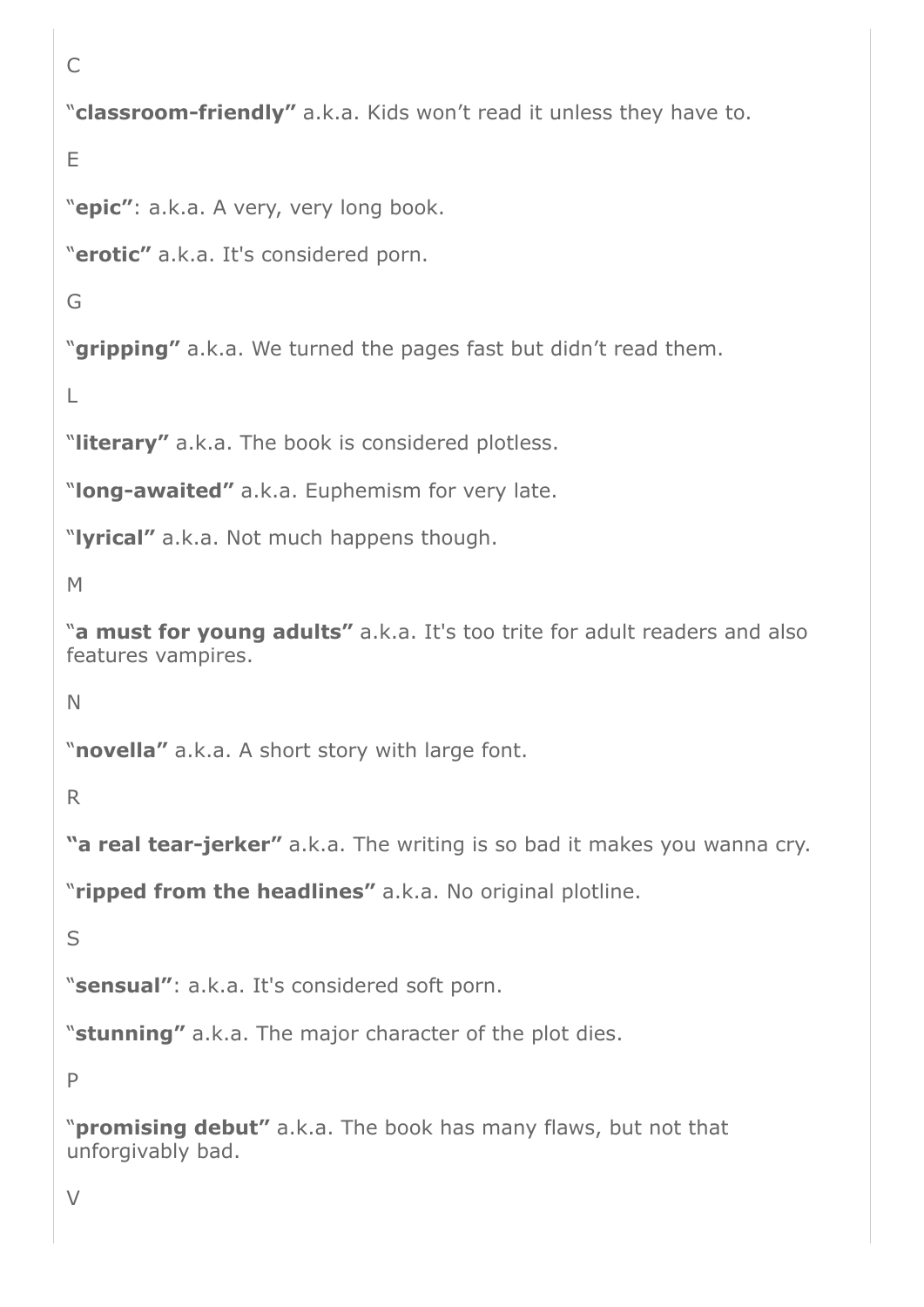"**visionary"**: Means it can't be proved wrong yet.

W

"**wildly imaginative"**: a.k.a. The author wrote the book high on Absinth or drugs.

"**weighty"** a.k.a. A book over xxxx pages long, I still can't bring myself to finish it.

"**writer to watch"** a.k.a. Describes the one as opposed to one you are actually going to want to read.

**"I know this is really random, but how's your take on my \_\_\_\_ book(s)?" —** the beginning of every cold pitch from someone you want nothing to do with.

[My whole thing \(Explore & Navigate Consulting, Going Global From Day One](https://25446.seu.cleverreach.com/c/46178983/5e313c590-r7c80r) Partnership, [Rise & Shine Submissions,](https://25446.seu.cleverreach.com/c/46178980/5e313c590-r7c80r) [Foreign Rights Hero Course](https://25446.seu.cleverreach.com/c/46178982/5e313c590-r7c80r) - **Psst!** My course is progressing and my updated landing page is live.) is helping you make your business non-buzzword-y and understandable to your readers, buyers, partners, retailers and customers.

I didn't say I'll never say or write these things. I'm in the book publishing industry. In B2B peeps actually know what I'm talking about and it's still considered rude to criticize someone's works openly. (Nope, I'm not aiming to talk about 'cancel culture'.)

But you won't catch me saying them (or putting them in my copy) to my clients without explaining them or putting them in "air quotes".

**Ninja Tip:** Don't use these buzz-wordy cliches in your copy with your partners and clients, unless your audience is totally in on it.

In book marketing, not saying exactly what you mean is tolerated but you have to decide how much euphemism is too much.

For instance, if your ideal customer would 100% say, "I need to raise my bookish vibration," go ahead and say "I'll help raise your bookish vibration." Otherwise, WTF does that mean...

Want my help ditching buzzwords, cliches, industry lingo and euphemisms that mean nothing to your real audience, so you can use words that "resonate" (there's another buzzword but of the online marketing space...duh... can't help but need to say it) instead?

The Wittmann Agency's **Explore & Navigate** will help. If you don't have it, [get it here.](https://25446.seu.cleverreach.com/c/46178981/5e313c590-r7c80r) If you do have it, revisit.

Sending you joy and love.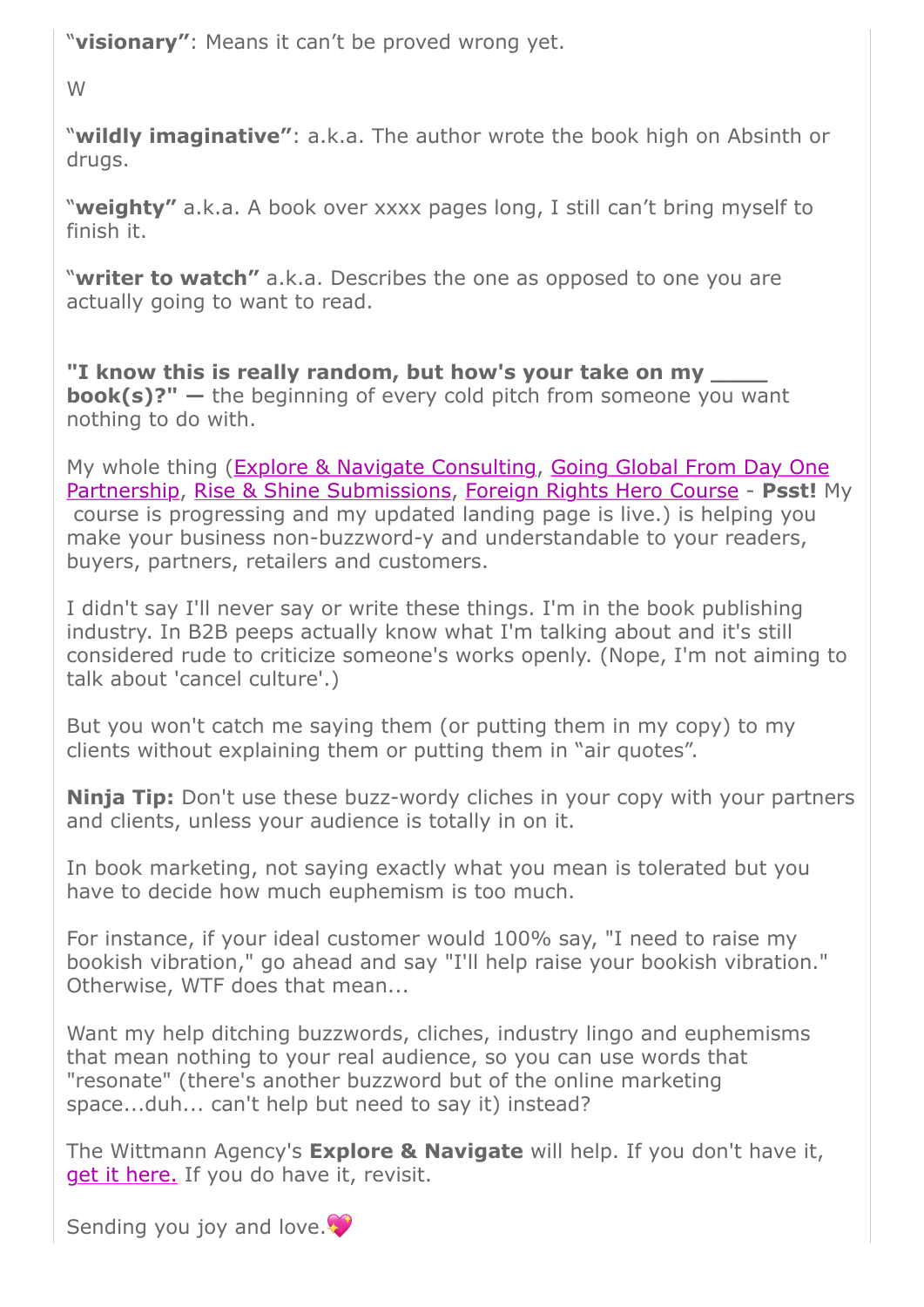### xoxo Claudia a.k.a. "Claudia"



**P.S.** Did you know you could share this (or any) *The Wittmann Agency's* LOVE [LETTER TO BOOKWORMS with your friends? Just use one of the social buttons](https://25446.seu.cleverreach.com/c/46178985/5e313c590-r7c80r) below. Thank you!

**P.P.S.** Please put it on your calendar. Here's my current 2022 schedule for my [RISE & SHINE Representation](https://25446.seu.cleverreach.com/c/46178978/5e313c590-r7c80r)**.** No matter where you are in the world, The Wittmann Agency's doors are OPEN for YOUR submission from 1st - 31st March 2022. If you haven't already, [please join my waitlist NOW](https://25446.seu.cleverreach.com/c/46178986/5e313c590-r7c80r) and you get an invitation & reminder as soon as the door opens again**.**

**\_\_\_\_\_\_\_\_\_\_\_\_\_\_\_\_\_\_\_\_\_\_\_\_\_\_\_\_\_\_\_\_\_\_\_\_\_\_\_\_\_\_\_\_\_\_\_\_\_\_\_\_\_\_\_\_**

## **Want even MORE?**

- Weekly motivation
- Curated tips & tools & deals
- Exclusive giveaways

Well, today's the day. This year's your year.

[LOVE LETTERS TO BOOKWORMS](https://25446.seu.cleverreach.com/c/46178987/5e313c590-r7c80r) | [MAGAZINES FOR BOOK LOVERS](https://25446.seu.cleverreach.com/c/46178988/5e313c590-r7c80r)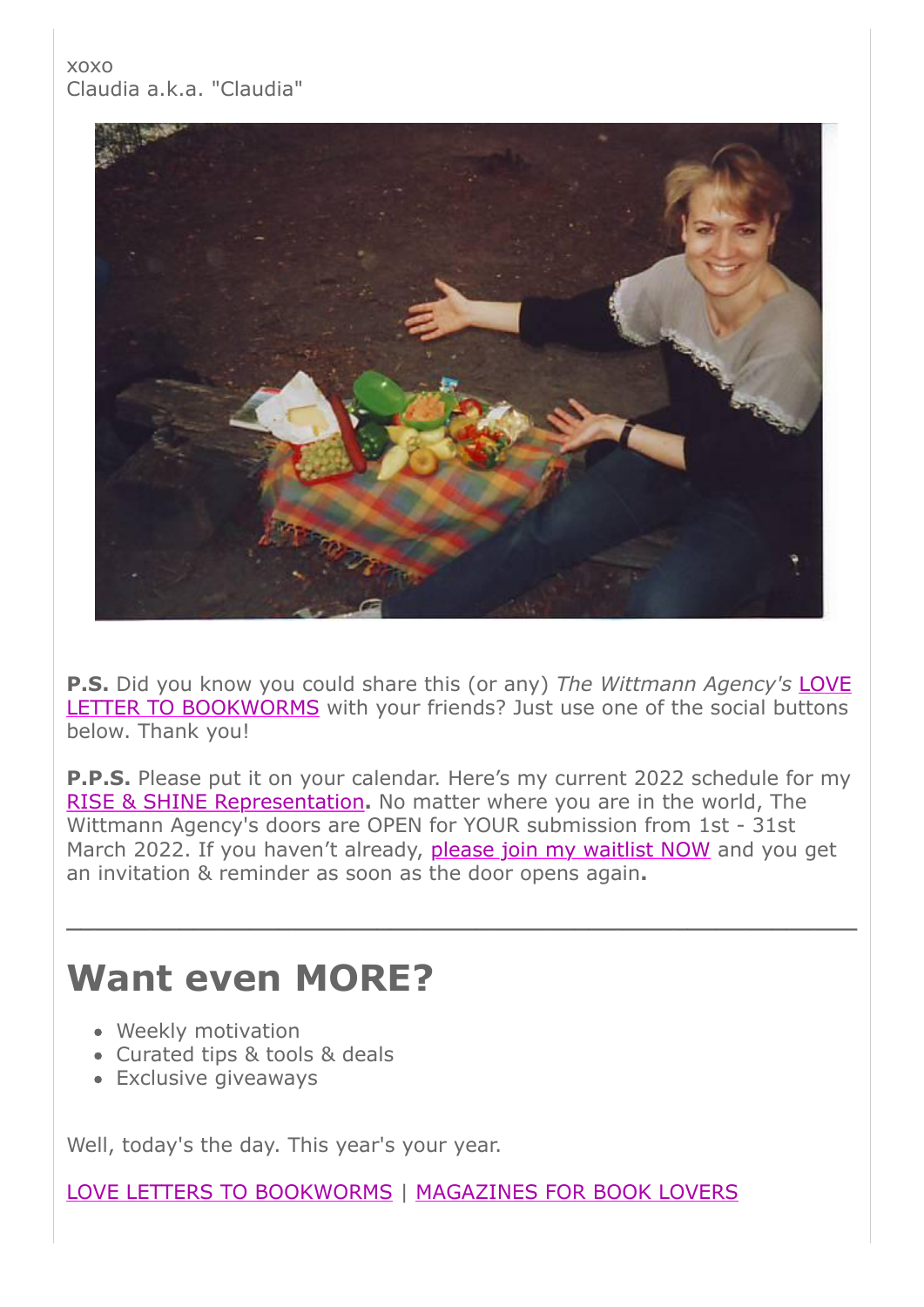**Pssst!** If you forget why you're hearing from me, Claudia Wittmann, it's probably because you signed up for a superb freebie on my site, ordered a catalogue or submitted your book. If you don't want these E-Mails, you can say "Goodbye" at any time. Also, note that links may be affiliate links. I occasionally promote things for a commission, but only things I like and believe in that I think you'd like, too.

For occasional (and awesome) social updates, here is where to find us. [YouTube](https://25446.seu.cleverreach.com/c/46178989/5e313c590-r7c80r) - [Twitter](https://25446.seu.cleverreach.com/c/46178990/5e313c590-r7c80r) - [Pinterest](https://25446.seu.cleverreach.com/c/46178991/5e313c590-r7c80r) - [Xing](https://25446.seu.cleverreach.com/c/46178992/5e313c590-r7c80r) - [Kress](https://25446.seu.cleverreach.com/c/46178993/5e313c590-r7c80r)

 $\frac{1}{2}$  ,  $\frac{1}{2}$  ,  $\frac{1}{2}$  ,  $\frac{1}{2}$  ,  $\frac{1}{2}$  ,  $\frac{1}{2}$  ,  $\frac{1}{2}$ 

© Text and Translation protected under Copyright & Property of The Wittmann Agency

**\_\_\_\_\_\_\_\_\_\_\_\_\_\_\_\_\_\_\_\_\_\_\_\_\_\_\_\_\_\_\_\_\_\_\_\_\_\_\_\_\_\_\_\_\_\_\_\_\_\_\_\_\_\_\_\_**

The Wittmann Agency takes spam very seriously. This email message meets all the requirements of international anti-SPAM Acts as well as EU Law (CSNA) and German Law (UWG). If you would like your email address removed from all The Wittmann Agency eNewsletter email lists, click below to unsubscribe. Please be advised that unsubscribing this way will remove you from all of The WittmannAgency's e-newsletter subscriptions.